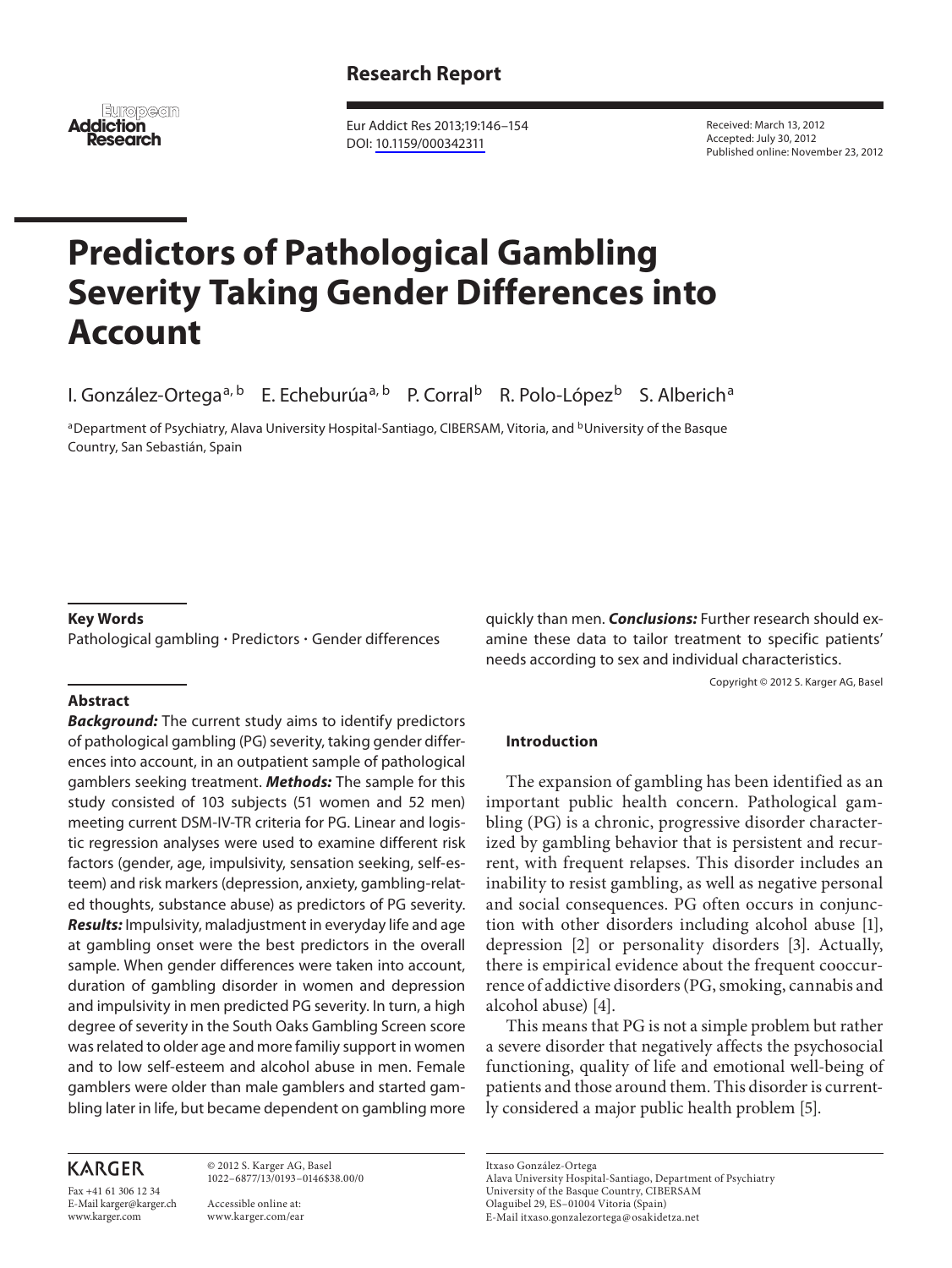Many different risk factors and risk markers may contribute to the development and maintenance of a gambling problem. Biological, psychological and social factors interact in a complex manner and contribute to the development and maintenance of gambling-related problems [6–8]. For instance, personality studies have described high levels of sensation seeking and impulsivity among pathological gamblers [3, 9]. High impulsivity is the only personality characteristic associated with all addictive behaviors [4]. In addition, about 25% of these subjects have a history of attention deficit hyperactivity disorder (ADHD) [4] and are characterized as having more severe gambling problems and a higher level of gamblingrelated cognitions, a higher frequency of psychiatric comorbidities and an elevated risk of suicide. PG with a comorbid ADHD is known to worsen the prognosis [10].

 Moreover, some specific personality traits have been found to be gender specific (principally, harm avoidance in female pathological gamblers) [11]. Women are more likely than men to gamble in order to relieve feelings of depression and anxiety and to escape dysphoria. Gambling in women is used for regulating negative emotional states associated with life events [11, 12] . In addition, male pathological gamblers appear to be more likely to suffer from a current alcohol abuse, but less likely than women to suffer from comorbid anxiety or mood disorder [13] . Also, women become dependent on gambling and substance-related disorders more quickly than men (the telescoping effect). This difference in the progress of the disorder has also been found in other studies [14–17] .

 However, the relative importance of the different variables considered individually in correlation with the severity of the problem has not been definitively determined. Moreover, the pattern of risk factors is often different for men and women, and the age at onset is also variable.

 Among the variables involved in PG, the risk factors and risk markers, which can predict the severity of PG, usually appear at the onset of gambling behavior and, in turn, are divided into personal, family, social and environmental factors [18] . Problem or pathological gamblers differ in the severity of their gambling-related symptoms. The severity of problem gambling can be influenced by certain risk factors, such as gender [19-22], personality traits such as impulsivity [23–25] and risk markers such as psychiatric comorbidity (depression, high levels of anxiety and stress), gambling-related cognitions [26, 27] and substance abuse [28]. Impulsivity can be considered as a tendency to act upon ideas that are poorly conceived, prematurely expressed, unduly risky, or inappropriate to

the situation and that often result in undesirable outcomes [29] .

 Some variables, however, precede the onset of gambling (gender, impulsivity, etc.), but some other measures are taken cross-sectionally, such as depression or gambling-related thoughts.

 Although some risk factors are common to both male and female pathological gamblers, there are specific risk factors and significant differential aspects of the course of the disorder according to gender. Two major types of vulnerability to dependence on gambling have been identified: the impulsive/antisocial pattern predominant in men and the emotional pattern characteristic of women  $[19, 30, 31]$ .

 Prior research about risk factors associated with the development and maintenance of PG needs to be expanded. As far as we know, no study has systematically examined predictors of PG severity taking gender differences into account. This reveals a real need for empirical research into the sociodemographic, clinical and gambling factors associated with PG severity and their influence as predictors of the same. The current study, therefore, aims to analyze these predictors in a sample of pathological gamblers seeking treatment, taking gender differences into account. Consistent with previous literature and our prior research, we hypothesized that impulsivity for both genders, high sensation seeking and alcohol abuse for men, and depression and anxiety for women, would be the most relevant predictors of PG severity.

# **Material and Methods**

#### *Participants*

 The sample consisted of 103 pathological gamblers (51 women and 52 men) meeting current DSM-IV-TR criteria for PG. Subjects were recruited over a 5-year period (2005–2009). All of them sought treatment in various Pathological Gambling Units throughout Spain because of their problems and impairment related to PG. All patients meeting the following inclusion criteria were included: (a) primary diagnosis of current DSM-IV-TR for PG, and (b) age 18 or older. The only exclusion criteria were the presence of a psychotic disorder, bipolar disorder, cognitive or intellectual disability, dementia or inability to understand and consent to the study.

The mean age of gamblers was  $43.09$  years (SD = 13.30). The sociodemographic characteristics of the sample are provided in table 1 according to the Hollingshead and Redlich Scale [32] .

 Regarding the gambling variables, the mean age at gambling onset was 28.97 years (SD = 14.23), and the age at onset of a disorder was  $36.76$  (SD = 13.73). The mean period of gambling dependency was 7.77 years. In 67% of cases, there was a trigger event (such as a financial problem, sudden loneliness, breakup of a cou-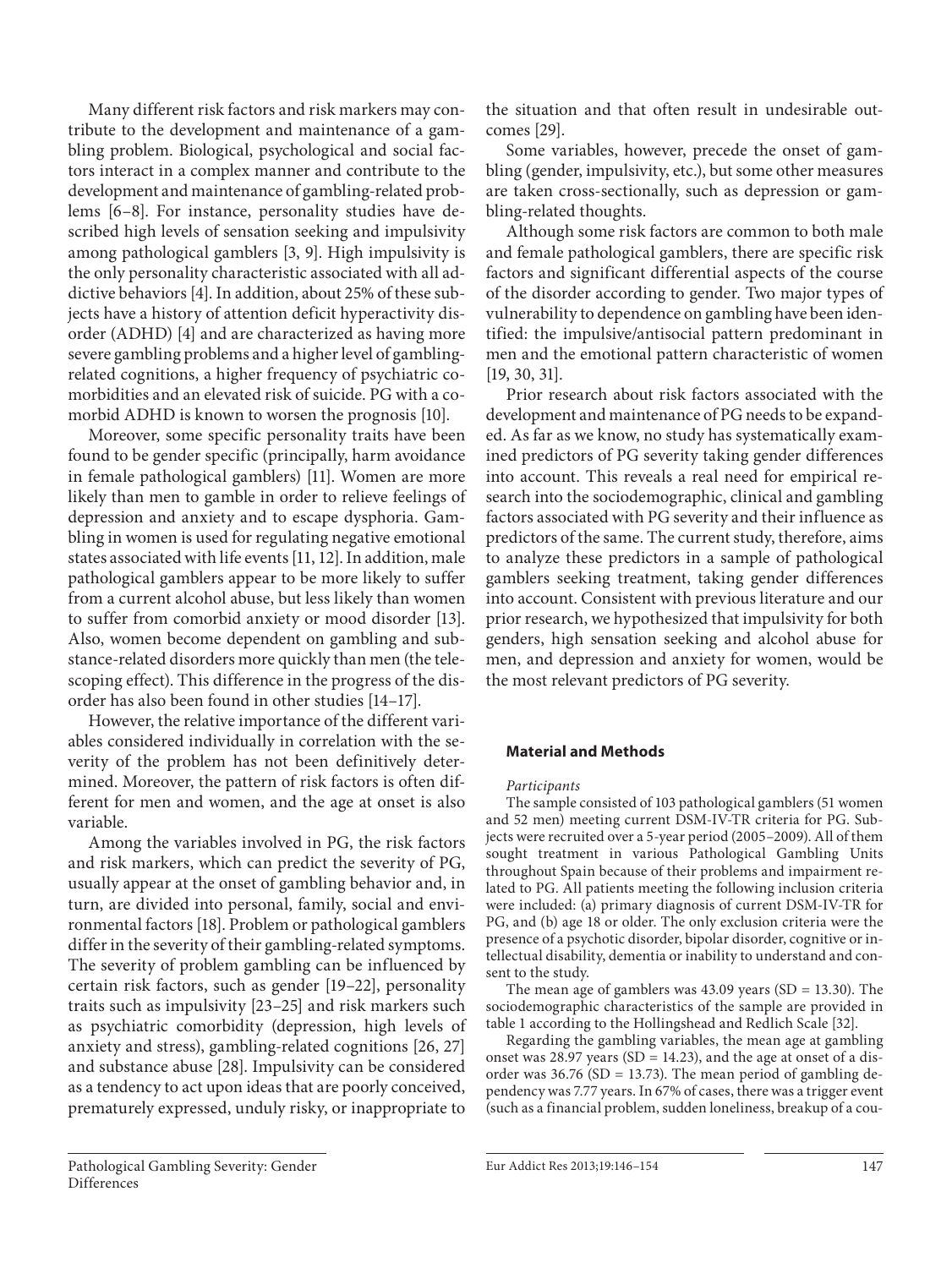|       | Table 1. Sociodemographic characteristics of pathological gam- |  |  |
|-------|----------------------------------------------------------------|--|--|
| blers |                                                                |  |  |

| Civil status                      |             |
|-----------------------------------|-------------|
| Married                           | 44 (42.7%)  |
| Single                            | 35 (34.0%)  |
| Divorced                          | 15 (14.6%)  |
| Widower                           | 9(8.7%)     |
| Educational level                 |             |
| Uneducated                        | $5(4.9\%)$  |
| Primary school                    | 57 (55.9%)  |
| High school                       | 30 (29.4%)  |
| College                           | $10(9.8\%)$ |
| Employment status                 |             |
| Active                            | 52 (52.0%)  |
| Unemployed                        | 25 (25.0%)  |
| Retired                           | 11 (11.0%)  |
| Prolonged period of time off work | 12 (12.0%)  |
| Socioeconomic level               |             |
| Low                               | 13 (12.7%)  |
| Medium-low                        | 16 (15.7%)  |
| Medium                            | 62 (60.8%)  |
| Medium-high                       | $8(7.8\%)$  |
| High                              | $3(2.9\%)$  |
| Social and family support         |             |
| Family support                    | 86 (83.5%)  |
| Social support                    | 55 (53.9%)  |

ple, family problems, social pressure or adjustment difficulties at work) related to the onset of gambling. Slot machines were the most popular gambling method in 79.6% of gamblers. The most relevant gambling, personality and psychopathological variables are presented in table 2.

#### *Measures*

#### Gambling Measures

 The Structured Clinical Interview for Pathological Gambling [33] is an instrument designed with the objective of assessing, in an initial interview, PG according to the DSM-IV criteria. The content of the interview is also related to the most relevant information: current difficulties, current mental disorders, history, family, education, work, social relationships, alcohol and drug abuse, hobbies, etc. Inter-rater reliability of this interview (median kappa =  $0.73$ ) was moderately good.

 The South Oaks Gambling Screen (SOGS) [34, 35] is a reliable, valid, 20-item, self-report screening instrument. It assesses gambling symptoms over a person's lifetime. In the Spanish version, this assessment tool has a test-retest reliability of 0.98 and the internal consistency is 0.94. In our study the internal consistency is 0.96. The convergent validity with DSM-IV criteria is 0.92. The range is from 0 to 19. A score of 5 or more on the SOGS indicates probable PG.

 The Inventory of Gambling-Related Thoughts (IGRT) [36] is a 21-item, self-report assessment to screen for a range of gambling-related irrational beliefs in gamblers. The first subscale (15 items) deals with cognitive distortions related to gambling behav-

|  |                                       |  | <b>Table 2.</b> Gambling, personality and clinical characteristics of |  |
|--|---------------------------------------|--|-----------------------------------------------------------------------|--|
|  | pathological gamblers (mean $\pm$ SD) |  |                                                                       |  |

| Gambling variables                   |                   |
|--------------------------------------|-------------------|
| Age at onset – gambling, years       | $28.97 \pm 14.23$ |
| Age at onset - disorder, years       | $36.76 \pm 13.73$ |
| Duration of gambling disorder, years | $7.77 \pm 8.45$   |
| Gambling dependency (SOGS)           | $9.98 \pm 3.19$   |
| Cognitive distortions (IGRT)         | $7.86 \pm 3.59$   |
| Debt                                 | 59 (58.4%)        |
| Family history (gambling)            | 39 (37.9%)        |
| Personality traits                   |                   |
| Anxiety (STAI-T)                     | $30.04 \pm 11.41$ |
| Impulsivity (BIS-10)                 | $63.70 \pm 16.57$ |
| Sensation seeking (SSS)              | $16.72 \pm 5.56$  |
| Self-esteem (RSE)                    | $26.70 \pm 5.10$  |
| Psychopathological Factors           |                   |
| Anxiety (STAI-S)                     | $27.94 \pm 1.58$  |
| Depression (BDI)                     | $19.52 \pm 12.31$ |
| Maladjustment Scale (EI)             | $17.10 \pm 7.27$  |
| Alcohol abuse (AUDIT)                | $4.69 \pm 5.58$   |
|                                      |                   |

iors (e.g. 'Relating my winnings to my skill and ability makes me continue gambling') and the second (6 items) is focused on biased thoughts about the gambler's perception of his or her problem with gambling. The IGRT has proven to be an instrument with good psychometric properties [19, 20] .

## Personality Traits

 The Trait Anxiety Inventory (STAI-T) [37, 38] consists of 20 items related to anxiety traits. In our study, the internal consistency is 0.94. The range of scores is from 0 to 60.

 The Impulsiveness Scale (BIS-10) [39, 40] consists of 33 items aimed at assessing impulsivity. In our study the internal consistency is 0.96. The range of scores is from 0 to 132.

 The Sensation Seeking Scale (SSS-V) [41] consists of 40 items aimed at determining the level of sensation seeking disposition. In our study, the internal consistency is 0.84. The range of scores is from 0 to 40.

 The Self-Esteem Scale (RSE) [42, 43] assesses the feeling of satisfaction that a person has about him or herself. In our study, the internal consistency is 0.80. The range of scores is from 10 to 40.

#### Psychopathological Factors

 The State Anxiety Inventory (STAI-S) [37, 38] consists of 20 items related to the anxiety state. In our study the internal consistency is 0.92. The range of scores is from 0 to 60.

 The Beck Depression Inventory (BDI) [44, 45] consists of 21 items and measures the severity of symptoms of depression. In our study, the internal consistency is 0.84. The range of scores is from 0 to 63.

 The Alcohol Use Disorders Identification Test (AUDIT) [46, 47] was designed by the World Health Organization to screen and identify people at risk of developing alcohol problems. This test focuses on identifying the preliminary signs of hazardous drink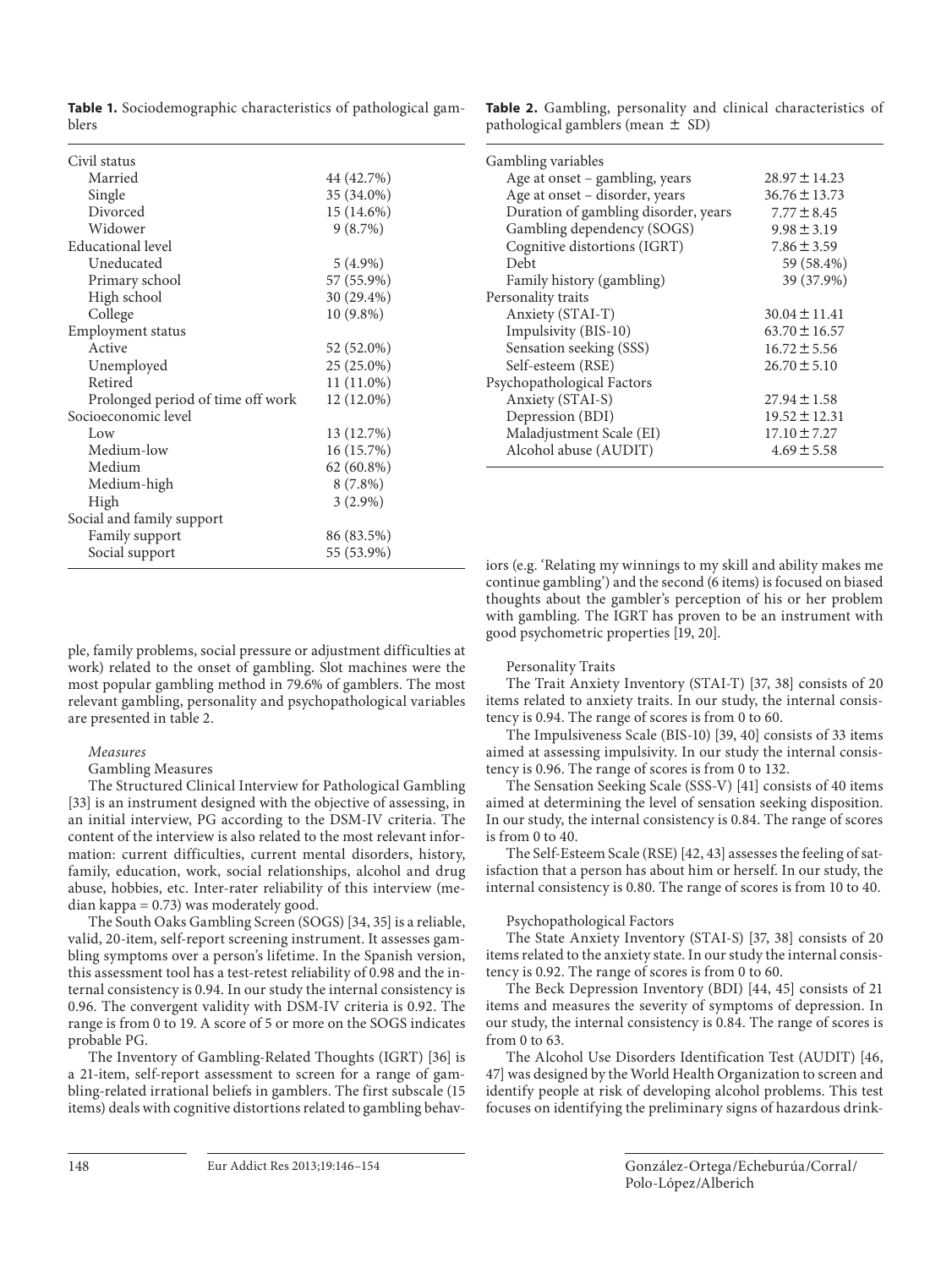ing and mild dependence. It consists of only 10 questions referring to the quantity and frequency of alcohol consumption, to drinking behavior and to alcohol-related reactions or problems within the last year. In our study, the internal consistency is 0.82. The range of scores is from 0 to 36.

 The Maladjustment Scale (EI) [48] reflects the extent to which the subject's gambling problems correlate with maladjustment in everyday life (social, work, leisure, couple and family), and can be used to measure social/family support. In our study, the internal consistency is 0.90. The range of scores is from 0 to 30.

 These measures have been used extensively in research and clinical practice, and there is considerable evidence to support their psychometric properties in the field of PG [3, 9, 11, 49, 50] .

## *Procedure*

 All study participants were enrolled as they entered treatment. They were not paid for their participation in the study and provided voluntary written informed consent.

 The participants individually filled in all the questionnaires included in the study during two assessment sessions. The assessment/treatment program was conducted on an outpatient basis at no charge by a clinical psychologist.

 The study was approved by the University Ethics Committee and by the Ethics Committees of the different hospitals involved in this research.

### *Data Analysis*

 Analyses were carried out using SPSS version 16.0 for Windows.

 In addition to a descriptive analysis of the overall sample, a multiple linear regression analysis of the assessed continuous independent variables was performed in order to evaluate their influence as predictors of PG severity measured by SOGS (continuous dependent variable). A method of 'Backward' was selected, and the collinearity was also assessed in the regression model to analyze the effect of each of the independent variables on the dependent variable and consequently to include or exclude them in the model.

 The categorical independent variables were evaluated using a factorial ANOVA. The multiple linear regression analysis and ANOVA were used to assess the predictors of gambling severity both in the overall sample of gamblers and in the sample split by gender.

 Finally, a logistic regression analysis was used to specifically analyze the variables associated with gender in a subgroup of gamblers of greater severity. Greater severity was defined as having a score in SOGS  $\geq 10$ .

## **Results**

# *Predictors of PG Severity in the Overall Sample*

 Linear regression models and ANOVA were performed to find those factors (sociodemographic, clinical and gambling) independently associated with PG severity. No association was found between evaluated categorical independent variables and PG severity.

 Multiple linear regression analyses were performed with SOGS as a dependent variable and the clinical/gambling risk factors associated with PG severity as independent variables.

 It has been reported that there are specific risk factors associated with PG according to gender [19, 30, 31]. To control for this effect in the multiple linear regression model, gender was added as independent variable. After controlling for gender, the clinical predictors of PG severity in gamblers were impulsivity ( $\beta = 0.265$ ;  $p = 0.017$ ) and maladjustment in everyday life ( $\beta = 0.222$ ;  $p = 0.045$ ;  $R^2$  = 0.141). In relation to gambling variables, only age at gambling onset ( $\beta$  = -0.469; p = 0.027) predicted PG severity in gamblers ( $R^2 = 0.129$ ; tables 3, 4).

## *Predictors of PG Severity according to Sex*

 Likewise, the predictors of PG severity according to sex were analyzed for men and women separately.

 In the multiple linear regression model, the duration of gambling disorder (years) was the only predictor of PG severity for female gamblers ( $\beta$  = 0.347; p = 0.45). Impulsivity ( $\beta = 0.345$ ;  $p = 0.018$ ) and depression ( $\beta = 0.300$ ; p = 0.037) predicted PG severity in male gamblers.

# *Gender Differences Depending on the Level of PG Severity*

 A logistic regression with gender as dependent variable and severity of PG (SOGS  $\geq 10$ ) as covariate was performed to analyze the influence of this variable on gender in the total sample of gamblers. After controlling for severity of PG, being single ( $\beta$  = -2.593; p = 0.013), low socioeconomic status ( $\beta = -1.109$ ;  $p = 0.001$ ), maladjustment in everyday life ( $\beta = -0.113$ ;  $p = 0.036$ ), alcohol abuse ( $\beta =$  $-0.179$ ; p = 0.024) and low self-esteem ( $\beta$  =  $-0.162$ ; p = 0.030) were associated with male gamblers. In turn, family support ( $\beta$  = 1.891; p = 0.016), trait-state as personality variable ( $\beta$  = 0.068; p = 0.045), age at onset in gambling  $(\beta = 0.086; p = 0.001)$  and duration of gambling disorder  $(\beta = 0.006; p = 0.038)$  were associated with female gamblers.

 Finally, gender differences in a subgroup of pathological gamblers of greater severity (SOGS  $\geq$ 10) were analyzed. Overall, among the more severe pathological gamblers, older age ( $\beta = 0.117$ ;  $p = 0.001$ ) and greater family support ( $\beta$  = 3.968; p = 0.003) were associated more with female than with male gamblers. As far as personality and psychopathological factors are concerned, low self-esteem  $(\beta = -0.263; p = 0.040)$  and alcohol abuse ( $\beta = -0.522; p =$ 0.009) were associated more with males than with females. As a final point of comparison, women started gambling later in life ( $\beta$  = 0.086; p = 0.014) than men.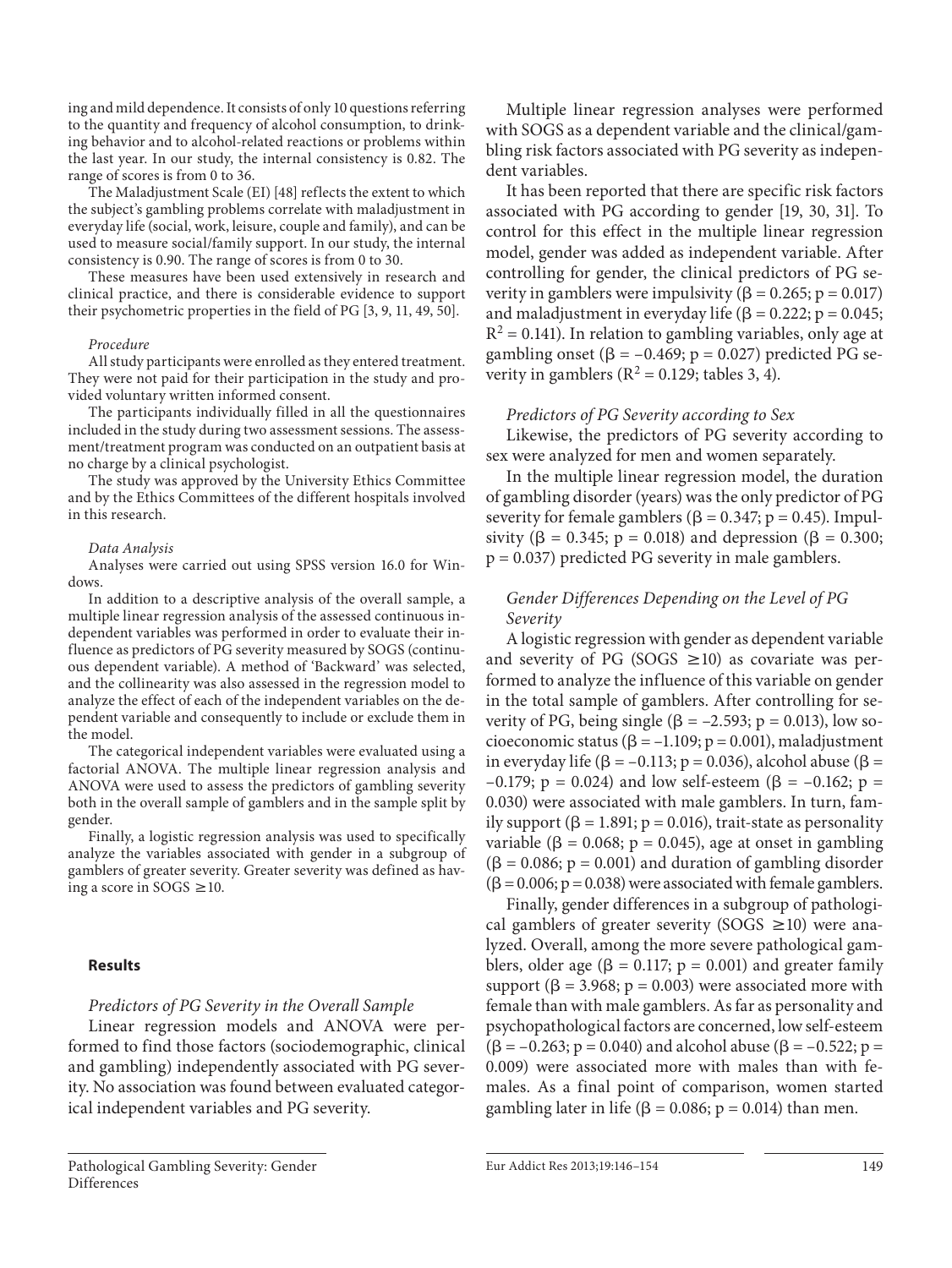|                      | Unstandardized coefficients |           | Standardized        | T        | p     | $R^2$ |
|----------------------|-----------------------------|-----------|---------------------|----------|-------|-------|
|                      | B                           | <b>SE</b> | $coefficient \beta$ |          |       |       |
| Anxiety (STAI-T)     | 0.034                       | 0.039     | 0.116               | 0.864    | 0.390 | 0.141 |
| Impulsivity (BIS-10) | 0.055                       | 0.022     | 0.265               | 2.437    | 0.017 |       |
| Maladjustment (EI)   | 0.105                       | 0.051     | 0.222               | 2.042    | 0.045 |       |
| Depression (BDI)     | $-0.024$                    | 0.045     | $-0.095$            | $-0.534$ | 0.595 |       |
| Gender               | $-0.573$                    | 0.726     | $-0.087$            | $-0.790$ | 0.432 |       |

**Table 3.** Clinical predictors of PG severity in the multiple linear regression (overall sample)

Dependent variable: score in the SOGS. SE = Standard error.

**Table 4.** Gambling predictors of PG severity in the multiple linear regression (overall sample)

|                                                             | Unstandardized<br>coefficients |           | Standardized<br>$coefficient \beta$ | T        | p     | $R^2$ |
|-------------------------------------------------------------|--------------------------------|-----------|-------------------------------------|----------|-------|-------|
|                                                             | B                              | <b>SE</b> |                                     |          |       |       |
| Gambling-related thoughts (IGRT)                            | 0.120                          | 0.109     | 0.130                               | 1.105    | 0.273 | 0.129 |
| Age at onset – gambling                                     | $-0.118$                       | 0.052     | $-0.469$                            | $-2.270$ | 0.027 |       |
| Age at onset - disorder                                     | 0.073                          | 0.050     | 0.277                               | 1.461    | 0.149 |       |
| Duration of gambling disorder (years)                       | 0.005                          | 0.004     | 0.150                               | 1.161    | 0.250 |       |
| <b>Sex</b>                                                  | $-0.342$                       | 0.820     | $-0.053$                            | $-0.417$ | 0.678 |       |
| Dependent variable: score in the SOGS. SE = Standard error. |                                |           |                                     |          |       |       |

# **Discussion**

 This study set out to analyze the predictors of PG severity in a sample of pathological gamblers seeking treatment. An added value of this research is to have a homogeneous sample concerning gender (50% female), which is very rare in previous research.

 The sociodemographic, clinical and gambling factors associated with PG severity were analyzed. No association was found between sociodemographic variables and PG severity. Regarding personality, clinical and gambling factors, in the multiple linear regression analysis, impulsivity, maladjustment in everyday life and age at gambling onset predicted PG severity in the overall sample.

 Likewise, the predictors of PG severity according to sex were analyzed. The duration of gambling disorder was the only predictor of PG severity for female gamblers, while impulsivity (a risk factor) and depression (a risk marker) predicted PG severity in male gamblers.

 In terms of gender differences in the subgroup of more severe pathological gamblers, older age, later age at gambling onset and a greater family support were associated with female gamblers. In turn, a low self-steem and alcohol abuse were associated with male gamblers.

 The main findings indicate that impulsivity was a strong predictor of PG severity. These results provide support for other studies that have found a clear relationship between greater PG severity and high rates of impulsivity [24, 51, 52]. The personality trait of impulsivity plays a major role in the development of PG, and it is one of the key components in other impulse control disorders. Inability to control impulses and also inability to delay gratification are two major impulsivity-related symptoms found in pathological gamblers [53]. The association between early onset and greater PG severity could be related to the theoretical model of Cloninger postulating two different types of alcohol-dependent patients (type I and type II). Anyway, further research is required to draw any definitive conclusion about it.

 Regarding gambling predictors, the age at gambling onset has often been identified as a possible risk factor for PG [54, 55] . According to other studies, a younger age at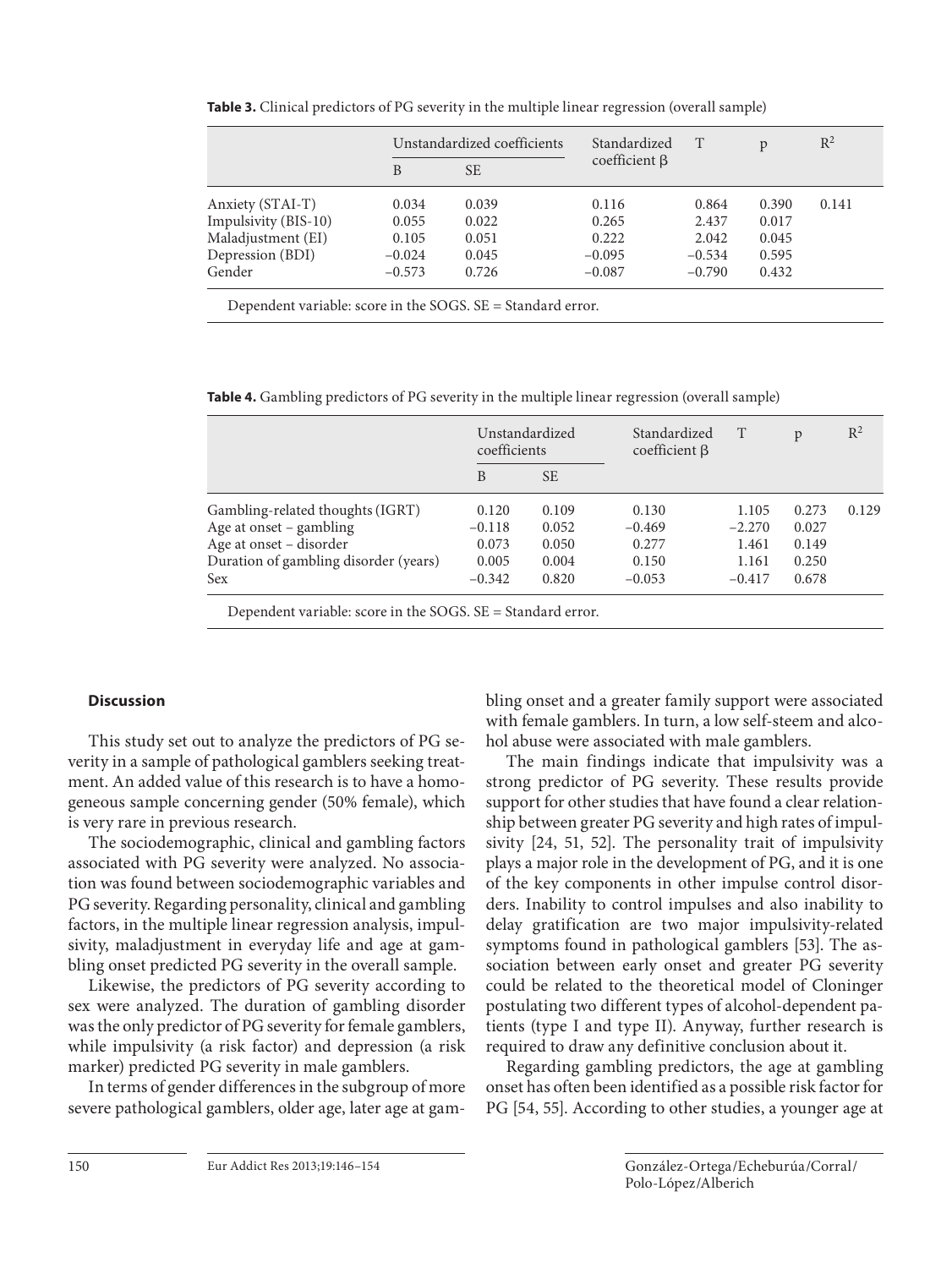onset is related to greater PG severity [56–59] and may be a risk factor for severity of psychiatric, family, social problems and for substance abuse. Likewise, early-onset gamblers experienced greater gambling intensity and more severe medical and psychiatric problems than later onset gamblers [56, 57]. Specifically, pathological gamblers who began gambling during preadolescence were more at risk of developing a gambling disorder and related problems later in life, than those who began gambling during adolescence and adulthood [57, 60, 61]. Because gambling is widespread in today's society, an increased proportion of adolescents and young adults may initiate gambling activities at earlier ages [62–64]. These results suggest that age at gambling onset may be a risk factor for severity of PG and highlight the need to focus on prevention and treatment interventions.

 Maladjustment in everyday life also predicted PG severity in gamblers. In men as in women PG involves negative consequences in different areas of life (i.e. social, work, financial and family). Social isolation is related to shame and debts to acquaintances. There is a lower work involvement, with absences and layoffs. The financial area is one of the most affected by the gambling with a significant decline in purchasing power, with many debts and other economic problems. Legal implications related to the gambling are usually associated to different kinds of crimes (i.e. embezzlement or theft), which are motivated by the gambler's need for money to continue gambling. Finally, a gambler's family (partner and children) are suffering the greatest impact [19, 20].

 One of the main findings of the study is related to predictors of PG severity according to sex. Gender-related differences in pathological gamblers have previously been found in demographics and gambling measures, as well as in psychological functioning and motivation for treatment [19, 20]. Although certain predictors were common to both men and women, there were gender differences in terms of PG severity. According to other studies [13, 65, 66], depression is a predictor of PG severity in men. There is no common consensus on whether patients suffer from depression before or after their gambling problem. It has been suggested that gambling can serve to enhance mood [67]. However, other authors have argued that depression arises as result of gambling-related problems [68], which would explain the higher incidence of depressive symptoms, suicidal ideation and suicide attempts in this group [69, 70].

 For female gamblers, duration of gambling disorder was the only predictor of PG severity. Early-onset gamblers had participated in gambling activities for a greater number of years, which may be associated with the development of psychiatric problems over the course of their lifetimes [57]. The development of disorder in women is faster when they have to cope with adverse life circumstances, such as loneliness or problems with couple or children. Thus, PG usually appears in women in middle age or late life, controlled by negative reinforcement (avoidance of emotional distress and escape from everyday frustrations). A faster progression to PG also occurs when women lack self-management, communication and problem solving skills or when they have few resources to cope with psychological stress situations, most of all if the social support is low and the use of leisure time is unsatisfactory [19, 20].

 Finally, with regard to gender differences in a subgroup of more severe pathological gamblers, female gamblers were older than male gamblers and started gambling later in life, but became dependent on gambling more quickly. This difference in the progress of the disorder (the telescoping effect) has also been found in other studies related to gambling [14–17, 21] , but it is not so clear in the case of alcohol dependence [71]. The explanation of the telescoping effect is controversial. Several studies have justified these findings on the basis of sociocultural [72], psychopathological [73] or even neurobiological factors [66].

 Family support was associated with female gamblers in the more severe subgroup. Although female gamblers may fall into social isolation more often than men, one reason for this controversial finding might be that the family in Spain is a powerful network and women have stronger bonds with relatives than men [19].

 Alcohol abuse was associated with the subgroup of severe male gamblers. Alcohol abuse is a common comorbid problem related to PG, and numerous studies have reported that there is a comorbid problem more frequent in male gamblers than in female ones [13, 15, 17, 64, 74– 78]. In fact, there is more genetic vulnerability to alcohol dependence and gambling in men [79], which is related to impulsivity in male gamblers. Impulsive behavior leads them to gambling more, to have higher economic losses and more legal problems related to gambling [21, 80].

 Although in general low self-esteem is more likely to be associated with female gamblers [15, 21, 81], in the subgroup of more severe gamblers this variable was associated with men.

 The limitations of this study should be considered when interpreting the findings. First, the relatively small sample size precludes a definitive conclusion about the predictors of PG severity, so this should be expanded to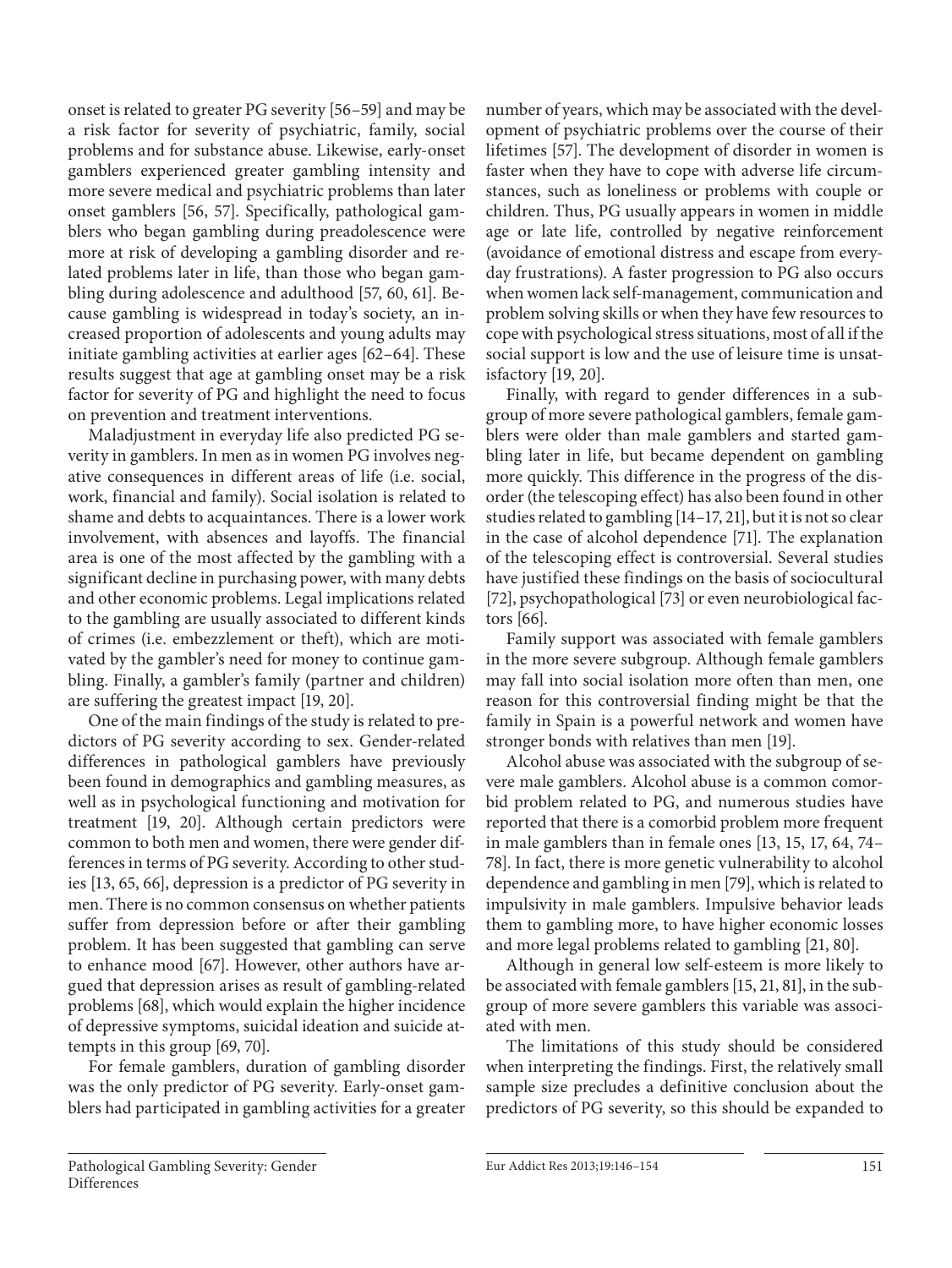give the study more weight. Second, methodologically it is important to keep in mind that treatment seekers might not be representative of gamblers in the general population. Third, a more comprehensive assessment of mental symptoms and comorbid disorders needs to be carried out in future research. Fourth, the self-reported nature of the data can lead to bias because pathological gamblers have poor recall of their early gambling behavior. Since it is not always easy to have external sources of information, it would be good to have a further replication of this study. Finally, since this study is cross-sectional, longitudinal studies are needed to examine predictors of PG severity and to find out what kind of factors related to gambling (e.g. depression or irrational beliefs) contribute to cause problem gambling.

## **Conclusions**

 In summary, the aim of this study is to contribute to the identification of factors that may be associated with PG severity taking gender differences into account: duration of the disorder in women and impulsivity and depression in men. In a subgroup of more severe gamblers, the differences by sex were: older age, age at gambling onset and family support in female gamblers; low selfesteem and alcohol abuse in male gamblers. It is important to examine the impact of these factors on the severity of PG, and thus be able to tailor treatment to specific

patient needs according to gender and individual characteristics [82]. In particular, future research should examine gambling behaviors alongside psychological functioning and suggest treatment approaches to address specific goals according to these gender-related differences. Different treatment and prevention measures might be called for. Thus, a PG treatment program for men should include some additional components to deal with depression/low self-esteem or alcohol abuse or to cope with impulsivity; in turn, the therapeutic approach to women with PG should pay attention to the early treatment of gambling dependence, as well as to the control of the telescoping effect.

#### **Acknowledgments**

 This work was supported by the Ministry of Education and Innovation (Code PSI2008-03718). The authors would like to express their gratitude to: Beatriz Yubero, Lorena Pidal, Beatriz Alonso and Damas Salesianas (Ekintza Dasalud, Rentería); Mercè Soms (Hospital Santa Caterina, Girona); Dominica Díez Marcet (Divisió de Salut Mental-Althaia, Manresa); Nuria Aragay (Servicio de Psiquiatría del Hospital de Tarrasa, Barcelona); Rocío Fonseca and Estíbaliz Rodríguez (Ekintza Aluviz, Baracaldo); Idoia Axpe, Ana Herrezuelo and Raquel Beltrán de Heredia (Asajer, Vitoria); Carlos Caso and Natalia Mendiola (Servicio de Alcoholismo y de Ludopatía de Osakidetza, Vitoria); Koldo Basterra (Hospital Psiquiátrico de Álava, Vitoria); Ana Ruiz (Aralar, Pamplona); José Vicente Marín (Azajer, Zaragoza), and Montse Gómez (Barcelona).

#### **References**

- 1 Kessler RC, Hwang I, LaBrie R, et al: DSM-IV pathological gambling in the National Comorbidity Survey Replication. Psychol Med 2008;38:1351–1360.
- 2 Kim SW, Grant JE, Eckert ED, Faris PL, Hartman BK: Pathological gambling and mood disorders: clinical associations and treatment implications. J Affect Disord 2006;92:109–116.
- 3 Echeburúa E, Fernández-Montalvo J: Are there more personality disorders in treatment-seekers pathological gamblers than in other kind of patients? A comparative study between the IPDE and the MCMI. Int J Clin Health Psychol 2008;8:53–64.
- 4 Walther B, Morgenstern M, Hanewinkel R: Co-occurrence of addictive behaviours: personality factors related to substance use, gambling and computer gaming. Eur Addict Res 2012;18:167–174.
- 5 Muñoz-Molina Y: Meta-análisis sobre juego 10 Grall-Bronnec M, Wainstein L, Augy J, Boupatológico. 1997–2007. Rev Salud Publica 2008;10:150–159.
- 6 Griffiths MD, Delfabbro P: The biopsychosocial approach to gambling: contextual factors in research and clinical interventions. J Gambling Issues 2001;5:1–33.
- 7 Sharpe L: A reformulated cognitive-behavioral model of problem gambling: a biopsychosocial perspective. Clin Psychol Rev 2002;22:1–25.
	- 8 Williams RJ, West BL, Simpson RI: Prevention of problem gambling; in Smith G, Hodgins DC, Williams RJ (eds): Research 213 and Measurement Issues in Gambling Studies. New York, Elsevier, 2007, pp 399–435.
- 9 Fernández-Montalvo J, Echeburúa E: Pathological gambling and personality disorders:  $\blacktriangleright$  14 an exploratory study with the IPDE. J Pers Disord 2004;18:500–505.
- ju G, Feuillet F, Vénisse JL, Sébille-Rivain V: Attention deficit hyperactivity disorder among pathological and at-risk -gamblers seeking treatment: a hidden disorder. Eur Addict Res 2011;17:231–240.
- 11 Granero R, Penelo E, Martínez-Giménez R, et al: Sex differences among treatment-seeking adult pathologic gamblers. Compr Psychiatry 2009;50:173–180.
- 12 Grant JE, Kim SW: Gender differences in pathological gamblers seeking medication treatment. Compr Psychiatry 2002;43:56–62.
	- 13 Ibáñez A, Blanco C, Donahue E, et al: Psychiatric comorbidity in pathological gamblers seeking treatment. Am J Psychiatry 2001; 158:1733–1735.
- 14 Grant JE, Kim SW, Odlaug BL, Buchanan SN, Potenza MN: Late-onset pathological gambling: clinical correlates and gender differences. J Psychiatr Res 2009;43:380–387.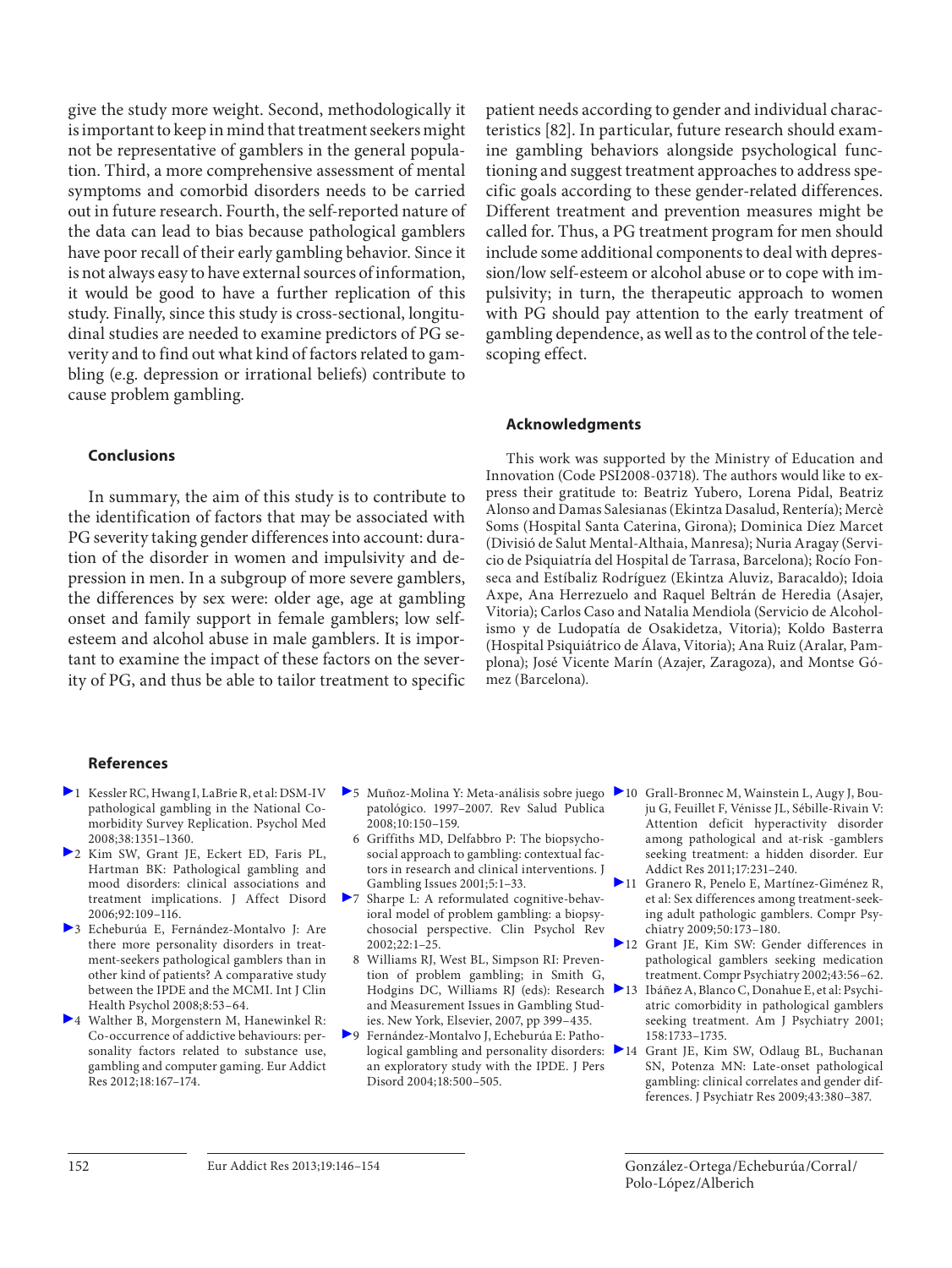- 15 Ibáñez A, Blanco C, Moreryra P, Sáiz-Ruiz J: Gender differences in pathological gambling. J Clin Psychiatry 2003;64:295–301.
- ▶ 16 Potenza MN, Maciejewski PK, Mazure CM: ▶ 34 A gender based examination of past-year recreational gamblers. J Gambling Stud 2006;22:41–64.
- 17 Tavares H, Martins SS, Lobo DS, Silveira CM, Gentil V, Hodgins DC: Factors at play in faster progression for female pathological gamblers: an exploratory analysis. J Clin Psychiatry 2003;64:433–438.
- 18 Garrido M, Jaén P, Domínguez A: Ludopatía y relaciones familiares. Barcelona, Paidós, 2004.
- 19 Echeburúa E, González-Ortega I, Corral P, Polo-López R: Clinical gender differences among adult pathological gamblers seeking treatment. J Gambling Stud 2011;27:215–227.
- 20 Echeburúa E, González-Ortega I, Corral P, Polo-López R: Pathological gamblers and a non-psychiatric control group taking gender differences into account. Span J Psychol 2012;15.
- 21 Ladd GT, Petry NM: Gender differences among pathological gamblers seeking treatment. Exp Clin Psychopharmacol 2002;10: 302–309.
- 22 Namrata R, Oei TPS: Factors associated with the severity of gambling problems in a community gambling treatment agency. Int J Ment Health Addict 2009;7:124–137.
- 23 Blaszczynski A, Steel Z, McConaghy N: Impulsivity in PG: the antisocial impulsivity. Addiction 1997;92:75–87.
- 24 Myrseth H, Pallesen S, Molde H, Johnsen BH, Lorvik IM: Personality factors as predictors of pathological gambling. Pers Individ Dif 2009;47:933–937.
- 25 Vitaro F, Arseneault L, Tremblay RE: Dispositional predictors of problem gambling in male adolescents. Am J Psychiatry 1997;154: 1769–1770.
- 26 Carlton PL, Manowitz P: Factors determining the severity of pathological gambling in males. J Gambling Stud 2004;10:147–157.
- 27 Oei RN: The gambling related cognitions scale (GRCS) development, confirmatory factor validation and psychometric properties. Addiction 2004;99:757–769.
- 28 Hounslow V, Smith D, Battersby M, Morefield M: Predictors of problem gambling severity in treatment seeking gamblers. Int J Ment Health Addict 2011;9:682–695.
- 29 Patton JH, Stanford MS, Barratt ES: Factor structure of the Barratt impulsiveness scale. J Clin Psychol 1995;51:768–74.
- 30 Blaszczynski A, Nower LA: Pathways model of problem and pathological gambling. Addiction 2002;97:487–499.
- 31 Windle M, Scheidt DM: Alcoholic subtypes: are two sufficient? Addiction 2004;99:1508– 1519.
	- 32 Hollingshead A, Redlich F: Social Class and Mental Illness: A Community Sample. John Wiley and Sons, New York. 1958.
- structured clinical Interview for pathological gambling. Gambling Res 2006;18:39–68.
- Lesieur HR, Blume SB: The South Oaks gambling Screen (The SOGS): a new instrument for the identification of pathological gamblers. Am J Psychiatry 1987;144:1184–188.
- 35 Echeburúa E, Báez C, Fernández-Montalvo Oaks (SOGS): validación española. Anal Modif Conducta 1994;20:769–791.
- 36 Echeburúa E, Báez C: Tratamiento psicológico del juego patológico; in Graña JL, (eds): Conductas adictivas: teoría, evaluación y tratamiento. Madrid, Debate, 1994.
- 37 Spielberger CD, Gorsuch RL, Lushene RE (eds): Manual for the State-Trait Anxiety Inventory. Palo Alto, Consulting Psychologists Press, 1970.
- 38 TEA: Cuestionario de ansiedad estado-rasgo. Versión española. Madrid, TEA Ediciones, 1982.
- 39 Barratt E: Impulsiveness and aggression; in > 54 Monahan J, Steadman HJ (eds): Violence and Mental Disorder: Developments in Risk Assessment. Chicago, The University Chicago Press, 1994, pp 61–79.
- 40 Oquendo MA, Baca-García E, Graver R, Morales M, Montalvan V, Mann JJ: Spanish adaptation of the Barratt Impulsiveness Scale (BIS-11). Eur J Psychiatry 2001;15:147–155.
- 41 Zuckerman M, Eysenck SBG, Eysenck HJ: Sensation seeking in England and America: cross-cultural, age, and sex comparisons. J Consult Clin Psychol 1978;46:139–149.
	- 42 Rosenberg M (ed): Society and the Adolescent Self-Image. Princeton, Princeton University Press, 1965.
	- 43 Fernández-Montalvo J, Echeburúa E: Variables psicopatológicas y distorsiones cognitivas de los maltratadores en el hogar: un análisis descriptivo. Anal Modif Conducta > 58 1997;23:151–180.
	- 44 Beck AT, Steer RA, Brown GK: BDI-II. Beck Depression Inventory-second edition. Manual. San Antonio, The Psychological Corporation, 1996.
- 45 Sanz Fernández J, Vázquez C, Navarro M: Adaptación española del Inventario para la Depresión de Beck-II (BDI-II): propiedades psicométricas en estudiantes universitarios. Anal Modif Conducta 2003;29:239–288.
- 46 Saunders JB, Aasland OG, Babor TF, de la Fuente JR, Grant M: Development of the Alcohol Use Disorders Screening Test (AUDIT). WHO collaborative project on early detection  $\triangleright$  61 of persons with harmful alcohol consumption. II. Addiction 1993;88:791–804.
- Rubio G, Bermejo J, Caballero MC, Santo-Domingo J: Validación de la prueba para la identificación de trastornos por uso de alcohol (AUDIT) en atención primaria. Rev Clin Esp 1998;198:11–14.
- 48 Echeburúa E, Corral P, Fernández-Montalvo 63 J: Escala de inadaptación (EI): propiedades psicométricas en contextos clínicos. Anal Modif Conducta 2000;26:325–340.
- 33 Walker M, Anjou F, Milton S, Shannon K: A 49 Dowling N, Smith D, Thomas T: Treatment of female pathological gambling: the efficacy of a cognitive-behavioural approach. J Gambling Stud 2006;22:355–372.
	- 50 Fernández-Montalvo J, Echeburúa E: Juego patológico y trastornos de personalidad: un estudio piloto con el MCMI-II. Psicothema 2006;18:453–458.
	- J, Páez D: El Cuestionario de Juego de Soath 51 Langenbucher J, Bavly L, Labouvie E, Sanjuan PM, Martin CS: Clinical features of pathological gambling in an addictions treatment cohort. Psychol Addict Behav 2001;15:77–79.
		- 52 Nower L, Derevensky JL, Gupta R: The relationship of impulsivity, sensation seeking, coping, and substance use in youth gamblers. Psychol Addict Behav 2004;18:49–55.
			- 53 McCormick R, Taber JI: The pathological gambler: salient personality variables; in Galski T (ed): The Handbook of Pathological Gambling. Springfield, Charles C Thomas Publisher, 1987, pp 9–39.
		- 54 Bondolfi G, Osiek C, Ferrero F: Prevalence estimates of pathological gambling in Switzerland. Acta Psychiatr Scand 2000;101:473– 475.
		- 55 Volberg RA, Abbott MW, Rönnberg S, Munck I: Prevalence and risks of pathological gambling in Sweden. Acta Psychiatr Scand 2001;104:250–256.
		- 56 Burge AN, Pietrzak RH, Molina CA, Petry NM: Age of gambling initiation and severity of gambling and health problems among older adult problem gamblers. Psychiatr Serv 2004;55:1437–1439.
			- 57 Burge AN, Alesia N: Age of gambling initiation and severity of psychiatric, family/social, and substance abuse problems among treatment-seeking pathological gamblers. UCHC Graduate School Masters Theses. Paper 2. 2005.
			- 58 Cunningham-Williams RM, Grucza RA, Cottler, LB, et al: Prevalence and predictors of pathological gambling: results from the St. Louis personality, health and lifestyle (SL-PHL) study. J Psychiatr Res 2005;39:377–390.
		- 59 Jiménez-Murcia S, Alvarez-Moya EM, Stinchfield R, et al: Age of onset in pathological gambling: clinical, therapeutic and personality correlates. J Gambling Stud 2010;26:235–248.
			- Gupta R, Deverensky JL: Adolescent gambling behavior: a prevalence study and examination of the correlates associated with problem gambling. J Gambling Stud 1998;14: 319–345.
			- 61 Winters KC, Stinchfield RD, Botzet A, Anderson N: A prospective study of youth gambling behaviors. Psychol Addict Behav 2002; 16:3–9.
			- 62 Felsher JR, Derevensky JL, Gupta R: Lottery playing amongst youth. Implications for prevention and social policy. J Gambling Stud 2004;20:127–153.
			- Hardoon K, Gupta R, Derevensky JL: Psychosocial variables associated with adolescent gambling. Psychol Addict Behav 2004; 18:170–179.